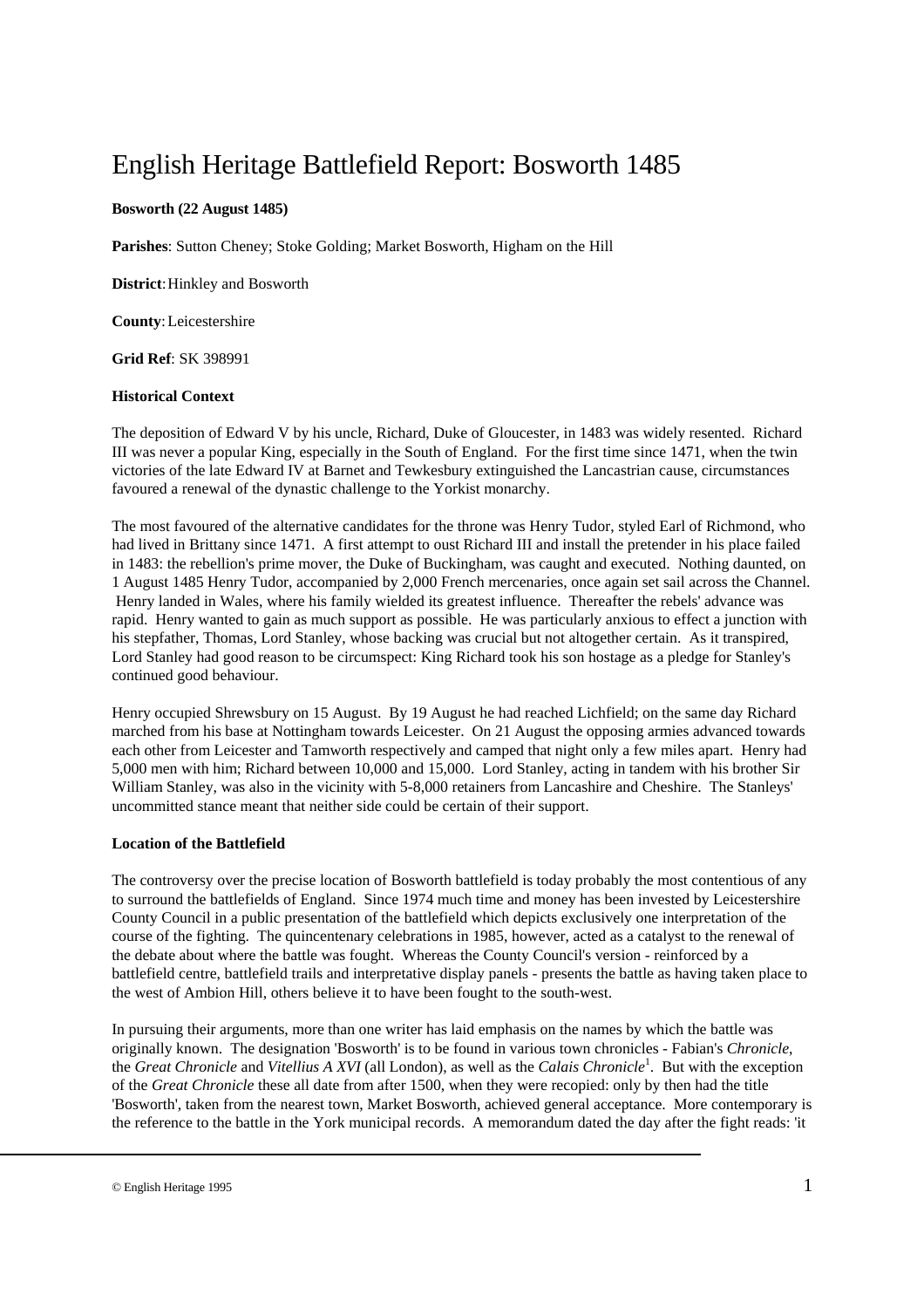was shown by divers persons, and especially by John Sponer, sent unto the field of Redemore to bring tidings from the same to the city, that King Richard ... was piteously slain and murdered<sup>2</sup>. A recently discovered note by a London citizen, probably datable 1485-6, also refers to the battle taking place at 'Redesmore<sup>3</sup>.

The historian who has made most of the title 'Redesmore/Redemore' is Peter J Foss<sup>4</sup>. As a means of locating 'Redemore', which is lost to present-day geography, he cites a transaction of 1283 between the Abbey of Lyre in Normandy and the vicar of Hinkley. This document referred to 6 roods of meadow in 'Redemor' *in campis de Daddington*. Redemore therefore becomes for Foss a link between the village of Dadlington (which lies to the south of Ambion Hill) and the battle. The connection is reinforced by the text of a 1511 Royal Licence issued to the churchwardens of the parish for the collection of alms 'for and towardis the bielding of a chapell ... standing upon a parcell of the grounde where Bosworth feld, otherwise called Dadlyngton feld in our countie of Leicestre was done'.

From such references the case for moving Bosworth battlefield south of Ambion Hill has been constructed. Foss, in an etymological discussion, also suggested that 'Redemore' derived from the Anglo-Saxon *Hreod Mor*, meaning 'reedy marshland', which made sense when the various references to a marsh in contemporary accounts of the battle were considered. Foss believes geological and ecological factors indicate that such wetland in Dadlington parish would have occurred near the Roman Road 'Fenn Lanes' (a title suggestive of marshy conditions) which passes east-west between Dadlington to the south and Ambion Hill to the north. This would be the heart of Redemore.

The location of the battlefield other than to the south-west of Ambion Hill has, so Foss maintains, been influenced by the work of the 18th-century antiquarian, William Hutton. In 1788 Hutton wrote the first full study of the battle, *The Battle of Bosworth-Field*. Foss blames Hutton for being the origin of the misconception that Redemore lay entirely in the parish of Sutton Cheney, to the north of the Sence brook, and not also in Dadlington parish, to the south. Early maps of Leicestershire, such as Smith's 1602 revision of Christopher Saxton's 1576 cartography, showed an area which, in the 16th-century, was known as 'King Richard's Field' (i.e. Bosworth Field) lying either side of the Sence. But the diagram in Hutton's book shifted King Richard's Field entirely north of the Sence. This, in conjunction with the erroneous impression given in John Speed's 1611 *Atlas and Theatre of Great Britain* that 'Redmore' lay in the northern part of King Richard's Field, strengthened the belief during the 18th-century 'rediscovery' of Bosworth that the battle was fought exclusively in Sutton Cheney parish.

Such at least is the contention of Peter Foss. He discerns the baleful influence of Hutton's misconceptions resurfacing in the work on the battlefield of both James Gairdner, writing at the end of the 19th-century<sup>5</sup>, and Daniel Williams, whose 1973 booklet sets forth the view of the battle endorsed by Leicestershire County Council's public presentation<sup>6</sup>. But how does this 'official' interpretation of the battle of Bosworth continue to justify itself?

Whilst the references in Williams' booklet do not go into great detail, an article by him in the September 1985 issue of *The Ricardian* is more closely argued<sup>7</sup>. As Williams indicates, the first mention of Ambion Hill in connection with the battle occurred in Holinshed's *Chronicle* of 1577. The writer had visited Bosworth and possibly acquired local knowledge in the process. He added to his *Chronicle's* account of the battle, which was otherwise based upon Polydore Vergil's version of Bosworth in *Anglicae Historiae*, the information that: 'King Richard pitched his field on a hill called Anne Beame, refreshed his souldiers and took his rest'. Similarly, William Burton, who lived near Bosworth and collected information for his *Description of Leicestershire* (1622) at the end of the 16th century, also refers to 'Anbian' in connection with the battle (although this was in the notes for his revised 1642 edition which was never published). Ambion Hill is therefore taken by Williams to have been King Richard's position before the Battle of Bosworth. However, for another academic, Colin Richmond, whose August 1985 article in *History Today* led to the controversy about Bosworth gaining exposure in the national press, these references are too tenuous. A proponent of the view that the battle was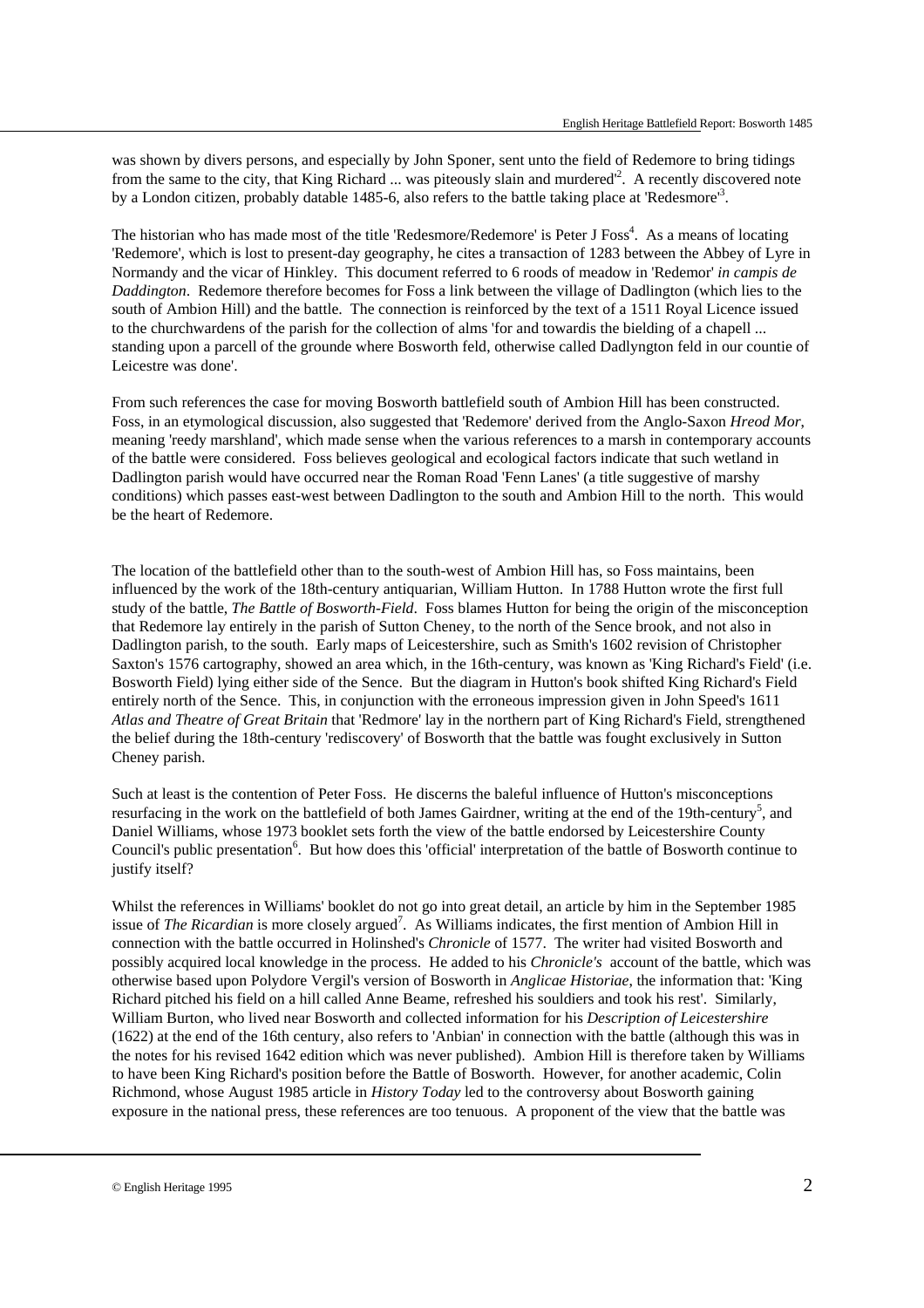fought at Dadlington, he asked bluntly in *The Ricardian*: 'What of Ambion Hill? Do we need to retain it in a reconstruction of the battle?' He thought not<sup>8</sup>. But in this respect Richmond is a lone voice and even Peter Foss is prepared to accept Ambion Hill as Richard's camp before the battle.

Having argued the importance of Ambion Hill, Williams proceeds to show that the battle was fought on its western slopes. In support of his view Williams cites the local tradition of King Richard's Well, near the top of Ambion Hill on its western side, from which Richard is supposed to have drunk before the battle. There is also the discovery of cannonballs on Ambion Hill. Finally, there is the location at the western foot of the Hill of the spot where Henry Tudor's first Royal Proclamation, dated 22-3 August 1485, stated Richard III was killed: a place called Sandeford. Until the 19th century no one knew where this was but in 1858 James Hollings identified 'Sandeford' as the point where the present Shenton to Sutton Cheney road passes over a watercourse that flows from Market Bosworth. Part of the road which crossed the ford was apparently known as 'the Sand Road' - so-called because the inhabitants of Shenton used to traverse it when exercising their ancient right to take sand free from the north side of Ambion Hill - and on this basis it has been assumed that the water crossing was 'the Sand ford'.

Foss is not convinced by Williams' espousal of this theory. Hollings relied on local hearsay. There is no mention of a Sand Road or Sand ford in the Shenton and Sutton Cheney estate records of the 17th-century onwards. Neither is there any known documentary reference to 'Sandeford' in any parish between Bosworth and Hinkley. Foss prefers instead to position Sandeford to the south in the wetland of Redemore. He argues that the ford in question need not solely be the crossing of a watercourse: in Berkshire place name studies have revealed the suffix 'ford' applied to settlements adjacent to causeways across marshy land. The title 'Sandeford', Foss believes, could be of similar derivation and was probably given to a crossing point on Fenn Lanes.

Williams, calling on local place-name patterns, has suggested that the inference that Redemore was a discrete area is in fact a misinterpretation, and that the term applies to a broad swathe of land characterised by reddish soils. Hence for Williams the link with Dadlington is not proven, Ambion Hill lying within the 'Redmoor' area too.

Before cutting short the cut and thrust of this controversy (the intricacies of which are such that a brief summary can hardly do it justice) another point made by Foss must be examined. It concerns what he maintains to be the continued misrepresentation of the Battle of Bosworth as having taken place on Ambion Hill. We have already read what Holinshed wrote - that 'Richard pitched his field on a hill called Anne Beame, refreshed his souldiers and took his rest'. This implies that Ambion Hill was where Richard made his camp. But Hutton, so Foss contends, makes a wrong deduction about the meaning of 'field', believing it to refer to the field of battle rather than the site of an encampment. He thus concluded that the battle took place on Ambion Hill. The influence of this conclusion, according to Foss, makes itself felt today.

Foss, on the contrary, is convinced that Bosworth was fought in a plain - Redemore plain - and a hill is not a plain. Foss first cites Edward Hall who, like Holinshed, used Polydore Vergil as the basis of his Bosworth account. Hall (whose *Chronicle* was published in 1550, after his death) wrote that King Richard 'pitched his field, refreshed his souldieres & toke his rest' by a village called Bosworth. The next morning his soldiers came 'oute of their campe into the plaine'. This, Foss argues, suggests that the plain was a different place from that of the camp.

Foss's second piece of evidence on this count is William Burton's description of the location of Bosworth Field. Burton, it will be recalled, was a Leicestershire historian who lived locally and was collecting information before the end of the 16th century. His credentials are good. As he himself wrote: 'some persons thereabouts, who saw the battle fought were living within less than forty years: of which persons myself have seen some, and have heard their discourses, though related by second hand'. Burton's verdict on the battle was that it did not take place at Bosworth as such: '...it being fought in a large, flat, plaine, and spacious ground, three miles distant from this town, between the Towne of Shenton, Sutton [Cheney], Dadlington and Stoke [Golding]..';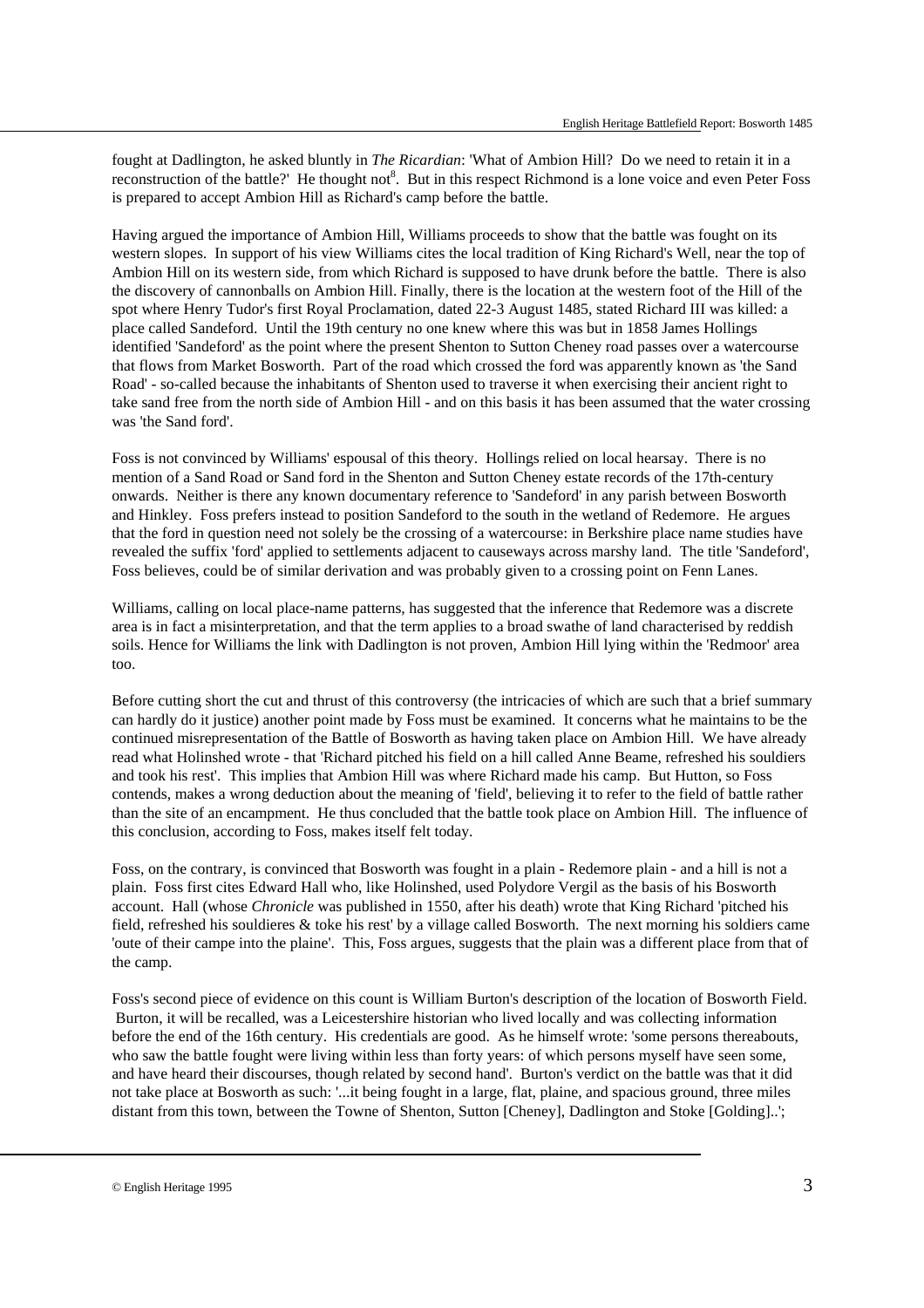Bosworth simply lent its name to the battle as the nearest town of note.

The evidence seized on by Foss is that the battle is described as taking place in a plain (once again) and between four villages, three miles distant from Market Bosworth - a mileage which puts the battlefield closer to Dadlington than anywhere else. Foss regards this as useful proof.

#### **Landscape Evolution**

The only topographical feature of Bosworth battlefield about which we can be absolutely certain is the presence of a marsh, mentioned independently by more than one contemporary or near-contemporary writer<sup>9</sup>. It is, however, difficult to locate this marsh. Holinshed, writing in 1577, remarked on the role of the marsh in the battle but added 'at this present, by reason of diches cast, it is growne to be firme ground'.

Clearly, land improvement was taking place as early as the 16th century. It was a trend confirmed by William Burton. Enclosure of the land was taking place *c.*1600 as he wrote his *Description of Leicestershire* and in Sutton Golding this led to 'divers peeces of armor, weapons and other warlike accoutrements' being dug up.

Thus Bosworth Field in 1485 was unenclosed and in places marshy. Ambion Hill, although its southern slopes are today covered in trees, was probably unwooded. Apparently 'Ambion' means 'One Tree Hill'<sup>10</sup>. To the south of Ambion Hill, between it and Dadlington Hill a mile distant, was the shallow valley of the Sence brook, opening out into a plain to the west. Foss has remarked on the character of the valley, with its broad band of alluvial deposits, the product of prehistoric swamps and lakes left by a retreating ice cap. He continues: 'The resulting silting-up of the valley with rich alluvial deposits provided perfect conditions for marsh development; that is, a broad, poorly-drained plain, and alluvium rich enough with microbial activity to decompose vegetation sufficiently to prevent the large-scale accumulation of peat, but wet enough to allow the growth of reed swamp'. Such was Redemore, although it is completely drained today.

The pace of change in the landscape did not slacken in the 18th and 19th centuries. William Hutton noticed as much between his two excursions to Bosworth: 'I paid a visit in July 1807, to Bosworth Field; but found so great an alteration, since I saw it in 1788, that I was totally lost. The manor had been enclosed; the fences were grown up; and my prospect impeded<sup>11</sup>. Subsequently, the Ashby-de-la-Zouch canal wrought further change to the battlefield. Later the railway arrived, an embankment carrying the line across the shallow valley of the Sence south from Shenton.

### **The Sources**

The prime text for the Battle of Bosworth has long been considered to be Polydore Vergil's *Historiae Anglicae*. The later Tudor chroniclers Hall and Holinshed both made use of it. Although his History was not published until 1534, Polydore Vergil wrote his description of the battle between 1503 and 1513. He was able to draw upon eyewitness testimony.

The extract which follows begins with Richard III camped near Bosworth.

- The next day after King Richard, furnished thoroughly with all manner of things, drew his whole host out of their tents, and arrayeth his battle-line, stretching it forth of a wonderful length, so full replenished both with footmen and horsemen that to the beholders afar off it gave a terror for the multitude, and in the front were placed his archers, like a most strong trench and bulwark; of these archers he made leader John Duke of Norfolk. After this long battle-line followed the King himself, with a choice force of soldiers.
- In the mean time Henry ... early in the morning [commanded] the soldiers to arm themselves, sending withal to Thomas Stanley, who was now approached the place of fight, as in the midway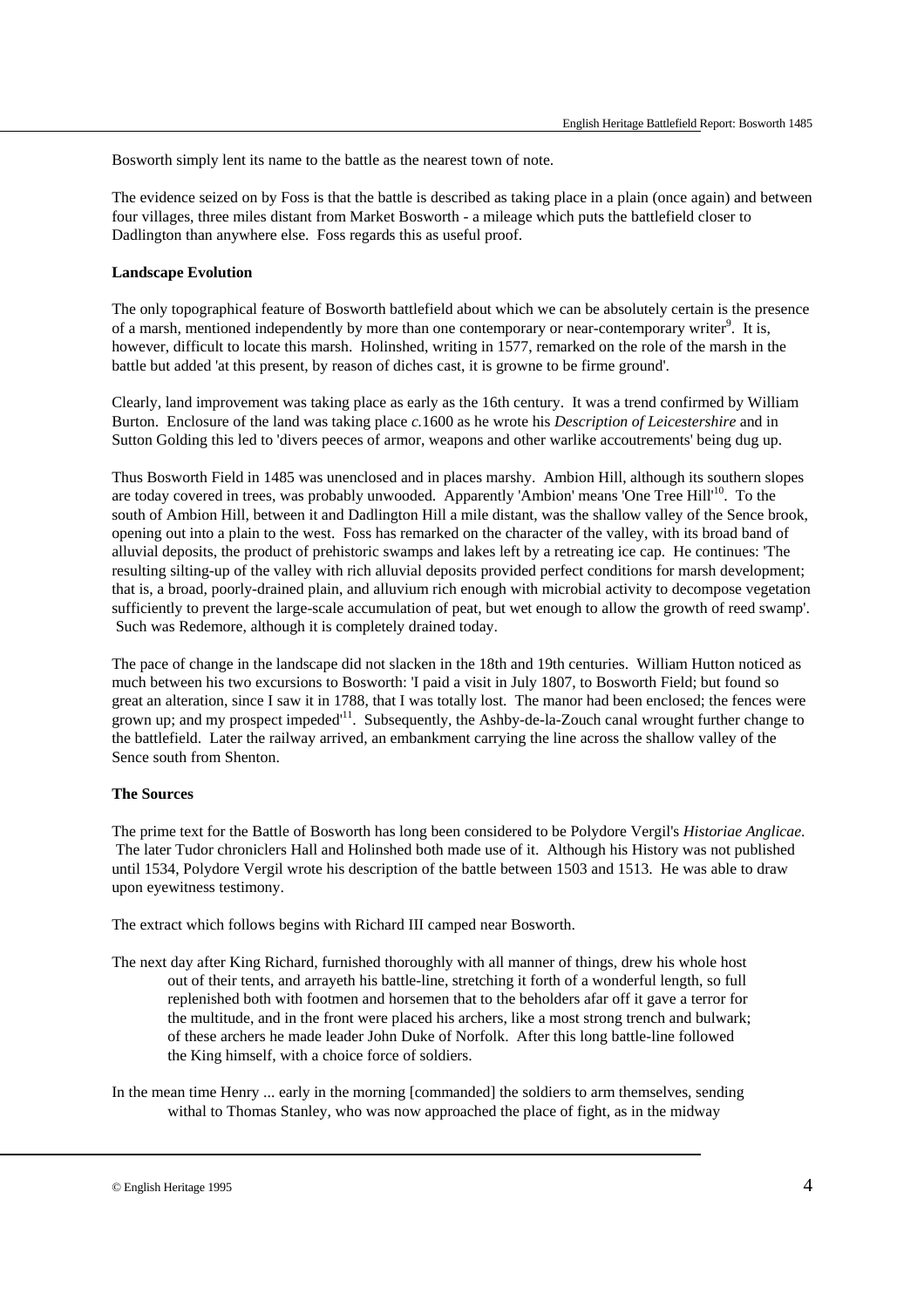betwixt the two battles, that he would come to with his forces, to set the soldiers in array. He answered that the earl should set his own folks in order, while that he should come to him with his army well appointed. With which answer, given contrary to that was looked for, and to that which the opportunity of time and weight of cause required, though Henry were no little vexed, and began to be somewhat appalled, yet without lingering he of necessity ordered his men in this sort. He made a slender battle-line for the small number of his people; before the same he placed archers, of whom he made captain John Earl of Oxford; in the right wing of the battle line he placed Gilbert Talbot to defend the same; in the left verily he sat John Savage; and himself, trusting to the aid of Thomas Stanley, with one troop of horsemen, and a few footmen did follow; for the number of all his soldiers, all manner of ways, was scarce 5,000 besides the Stanleyans, whereof about 3,000 were at the battle, under the conduct of William. The King's forces were twice so many and more. Thus both the battle lines being arrayed, when the armies could see one another afar off, they put on their head pieces and prepared to the fight, expecting the alarm with intentive ear. There was a marsh betwixt both hosts, which Henry of purpose left on the right hand, that it might serve his men instead of a fortress, by the doing thereof also he left the sun upon his back; but when the king saw the enemies passed the marsh, he commanded his soldiers to give charge upon them. Suddenly making great shouts [they] assaulted the enemy first with arrows, who were nothing faint unto the fight but began also to shoot fiercely; but when they came to hand strokes the matter then was dealt with blades.

- In the mean time the Earl of Oxford, fearing lest his men in fighting might be environed of the multitude, commanded in every rank that no soldiers should go above ten foot from the standards; which charge being known, when all men had throng thick togethers, and stayed a while from fighting, the adversaries were therewith afeared, supposing some fraud, and so they all forbore the fight a certain space, and that verily did many with right goodwill, who rather coveted the King dead than alive, and therefore fought faintly. Then the Earl of Oxford in one part, and others in another part, with the bands of men close one to another, gave fresh charge upon the enemy, and in array triangle vehemently renewed the conflict. While that battle continued thus hot on both sides betwixt the frontlines, King Richard understood, first by espials where Earl Henry was afar off with small force of soldiers about him; then after drawing nearer he knew it perfitely by evident signs and tokens that it was Henry; wherefore, all inflamed with ire, he strick his horse with the spurs, and runneth against him from the other side, beyond the battle-line. Henry perceived King Richard come upon him, and because all his hope was then in valiancy of arms, he received him with great courage. King Richard at the first brunt killed certain, overthrew Henry's standard, together with William Brandon the standard bearer, and matched also with John Cheney a man of much fortitude, far exceeding the common sort, who encountered with him as he came, but the King with great force drove him to the ground, making way with weapon on every side.
- But yet Henry abode the brunt far longer than ever his own soldiers would have weened, who were now almost out of hope of victory, when as lo William Stanley with three thousand men came to the rescue: then truly in a very moment the residue all fled, and King Richard alone was killed fighting manfully in the thickest press of his enemies. In the mean time also the Earl of Oxford after a little bickering put to flight them that fought in the front-line, whereof a great company were killed in the chase. But many more forbare to fight, who came to the field with King Richard for awe, and for no goodwill, and departed without any danger, as men who desired not the safety but destruction of the prince whom they hated. There were killed about a thousand men, and amongst them of noblemen of war John Duke of Norfolk, Walter Lord Ferrers, Robert Brackenbury, Richard Ratclyff and many more ... Henry lost in that battle scarce an hundred soldiers, amongst whom there was one principal man, William Brandon, who bare Earl Henry's standard ... the fight lasted more than two hours.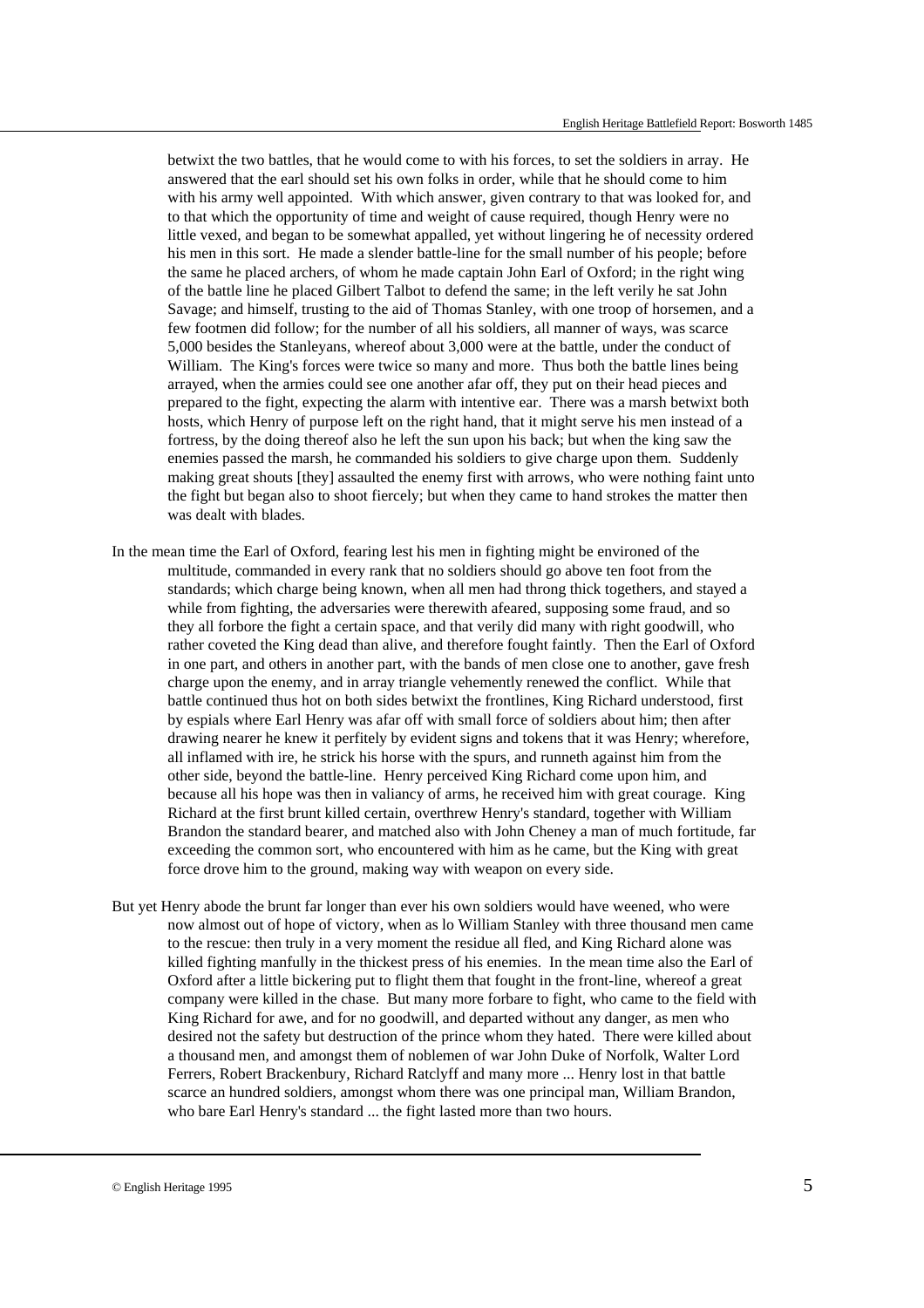- The report is that Richard could have saved himself by flight. His companions, seeing from the very outset of the battle that the soldiers were wielding their arms feebly and sluggishly, and that some were secretly deserting, suspected treason, and urged him to fly. When his cause obviously began to falter, they brought him a swift horse. Yet he, who was not unaware that the people hated him, setting aside hope of all future success, allegedly replied, such was the great fierceness and force of his mind, that that very day he would make an end either of war or life.
- ...Henry, after the victory obtained, gave forthwith thanks unto Almighty God for the same; then after, replenished with joy incredible, he got himself unto the next hill, where, after he had commended his soldiers, and commanded to cure the wounded, and to bury them that were slain, he gave unto the nobility and gentlemen immortal thanks.... [Upon Henry's head] Thomas Stanley did ... set anon King Richard's crown, which was found among the spoil in the field  $\ldots$  as though by commandment of the people proclaimed king...<sup>12</sup>

There are a number of points to note in this account of Bosworth. The Duke of Norfolk commands the Royal advance guard; Richard follows. At the outset the Stanleys refuse to commit their forces: they remained 'as in the midway betwixt the two battles'. Henry disposes his forces carefully, strengthening his front line and leaving himself a small reserve. When Henry's troops advance they manoeuvre to the left of a marsh which lay between the two sides; in doing so they put the sun behind them. Once they pass the marsh, Richard's army attacks.

The Earl of Oxford marshals his men well and the Royal army's first onslaught is repulsed. The fighting is inconclusive. Richard, impatient, sees Henry Tudor and decides to secure victory by killing him. He rides out 'from the other side, beyond the battle line'. Richard's charge almost achieves its aim but the intervention of Sir William Stanley turns the day against the King. Richard is killed. Afterwards Henry is crowned by Lord Stanley on a hill.

The second main source for Bosworth is the continuation of the *Crowland Chronicle*. Its author is unknown, but he was undoubtedly a senior figure in the Yorkist civil service, accompanying Richard III on campaign only to be left behind at Leicester. Although well-informed, he was not an eyewitness of Bosworth.

According to the writer Richard suffered nightmares the night before the battle. Next day:

The Earl of Richmond with his men proceeded directly against King Richard. For his part, the Earl of Oxford, the next in rank in the army and a most valiant soldier, drew up his forces, consisting of a large body of French and English troops, opposite the wing in which the Duke of Norfolk had taken up his position. In the place where the Earl of Northumberland was posted, with a large company of reasonably good men, no engagement could be discerned, and no battle blows given or received. In the end a glorious victory was given by heaven to the Earl of Richmond, now sole King, along with a most precious crown, which King Richard had previously worn on his head. For in the thick of the fight, and not in the act of flight, King Richard fell in the field, struck by many mortal wounds, as a bold and most valiant prince. [Many were slain] ..and many, especially northerners, in whom the King so greatly trusted, took to flight without engaging... this battle, which was fought near Merevale, ... took place on 22 August, 1485<sup>13</sup>.

In this account Henry attacks. The Earl of Oxford engages the Duke of Norfolk's wing. One of Richard's divisions, commanded by the Earl of Northumberland, sees no action. Richard is killed; Henry wears his crown. The battle took place near Merevale.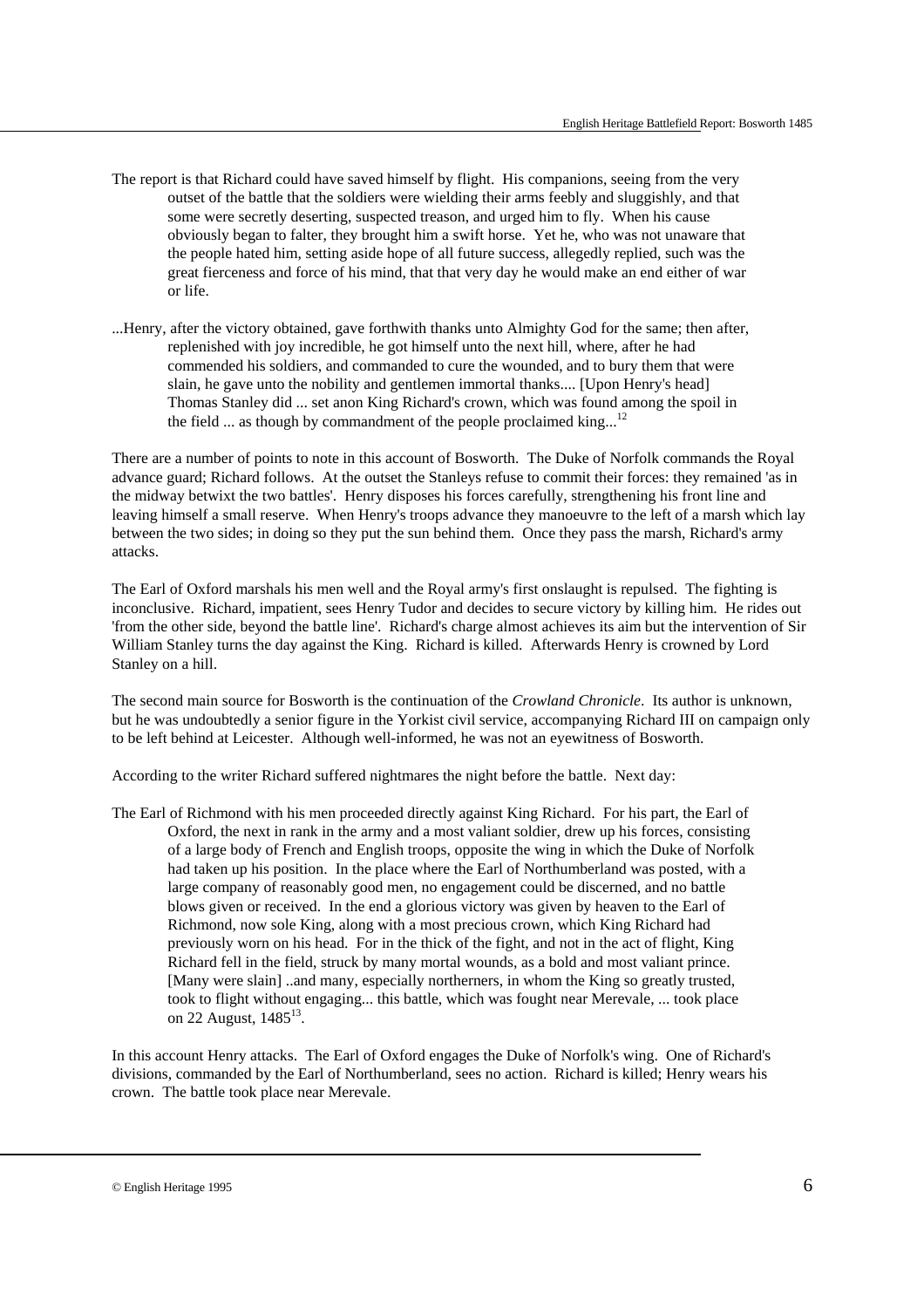Merevale Abbey is near Atherstone, some six miles or so from Ambion and Dadlington. On the basis of the reference David Starkey of the London School of Economics has recently suggested that the battlefield should perhaps be relocated near Merevale, especially as compensation was later paid to villages in the area by Henry VII for damage done 'at our late victorious field'14. However, as no further work on this point has been forthcoming, the suggestion cannot be given full consideration, merely noted.

The third source quoted here at length is Jean Molinet's *Chroniques*. Molinet was historiographer to the Burgundian court and sympathetic to the Yorkist cause. His account of Bosworth was written *c.*1490.

- King Richard prepared his battles, where there was a vanguard and a rearguard; he had around 60,000 combatants and a great number of cannons. The leader of the vanguard was Lord John Howard, whom King Richard had made Duke of Norfolk, granting him lands and lordships confiscated from the Earl of Oxford. Another lord, Brackenbury, captain of the Tower of London, was also in command of the van, which had 11,000 or 12,000 altogether ... The French also made their preparations marching against the English, being in the field a quarter of a league away.
- The King had the artillery of his army fire on the Earl of Richmond, and so the French, knowing by the King's shot the lie of the land and the order of his battle, resolved, in order to avoid the fire, to mass their troops against the flank rather than the front of the King's battle. Thus they obtained the mastery of his vanguard, which after several feats of arms on both sides was dispersed. In this conflict was taken the Duke of Norfolk with his son. The former was taken to the Earl of Richmond, who sent him on to the Earl of Oxford who had him dispatched.
- The vanguard of King Richard, which was put to flight, was picked off by Lord Stanley who with all of 20,000 combatants came at a good pace to the aid of the Earl. The Earl of Northumberland, who was on the King's side with 10,000 men, ought to have charged the French, but did nothing except to flee, both he and his company, and to abandon his King Richard, for he had an undertaking with the Earl of Richmond, as had some others who deserted him in his need. The King bore himself valiantly according to his destiny, and wore the crown on his head; but when he saw this discomfiture and found himself alone on the field he thought to run after the others. His horse leapt into a marsh from which it could not retrieve itself. One of the Welshmen then came after him, and struck him dead with a halberd, and another took his body and put it before him on his horse and carried it, hair hanging as one would bear a sheep<sup>15</sup>.

A point of particular interest in Molinet's description of the battle is that he credits command of the Royal vanguard to the Duke of Norfolk, which was also the implication of Polydore Vergil's account. Molinet goes on to write that Henry Tudor's army attacked the flank of the Royal vanguard. It will be recalled that the continuator of the *Crowland Chronicle* also commented how the Earl of Oxford 'drew up his forces ... opposite the wing in which the Duke of Norfolk had taken his position'.

The Stanleys are held to have entered the fray when the Royal vanguard was already defeated. Although the intervention is not as dramatic as that described by Polydore Vergil, it was equally belated.

In common with the Crowland chronicler, Molinet represents the Earl of Northumberland as being unengaged in the battle. On this occasion, however, the accusation of treachery is explicit. King Richard, betrayed, is cut down after his horse becomes bogged in a marsh.

The final source for Bosworth to be quoted here at length was also written by a foreigner. Diego de Valera, a Castilian courtier, compiled his account in March 1486 for the catholic kings, Ferdinand and Isabella. He derived his information from Spanish merchants returning from England.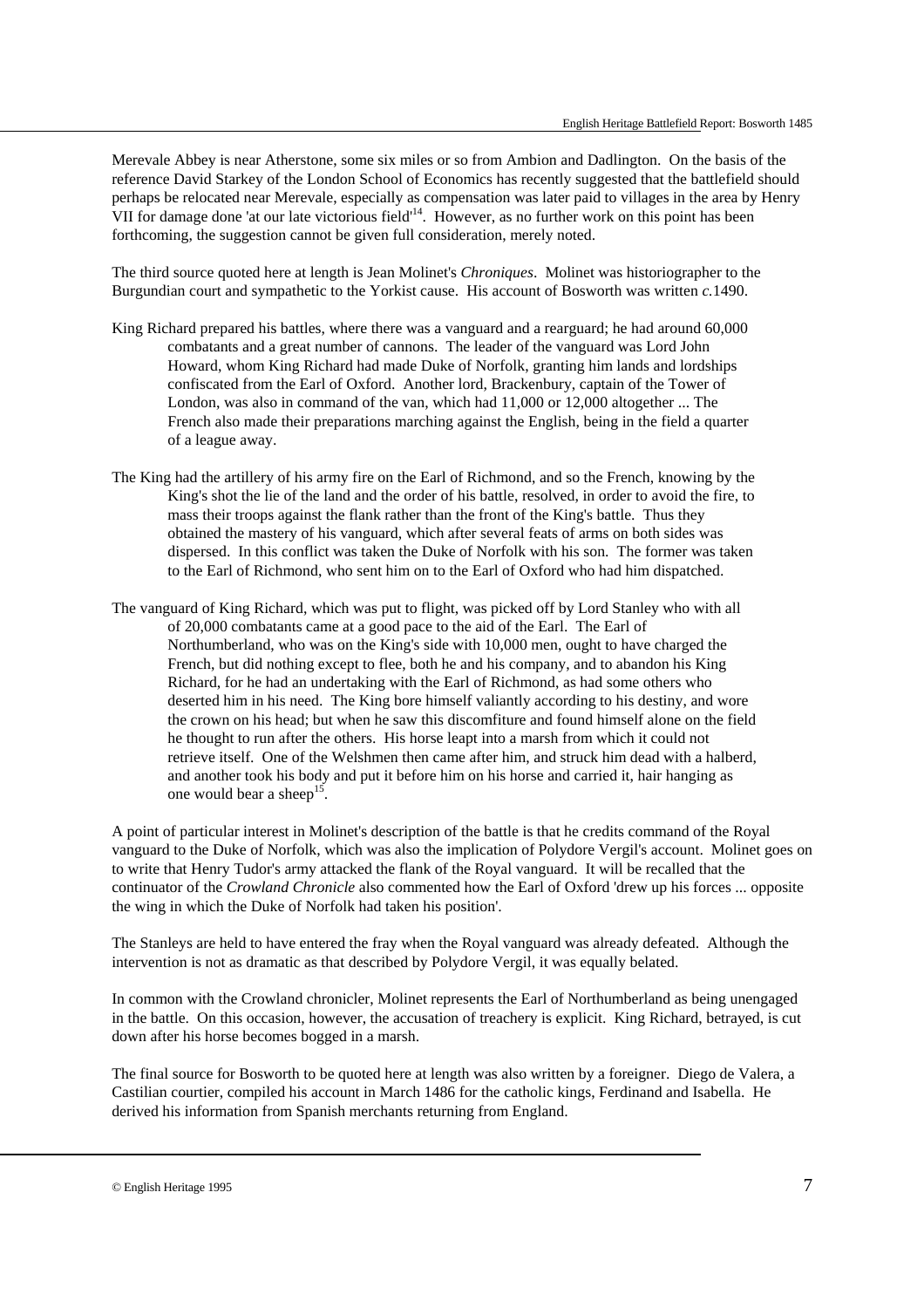When King Richard was certified of the near approach of Earl Henry in battle array, he ordered his lines and entrusted the van to his grand chamberlain with 7,000 fighting men. My Lord Tamerlant with King Richard's left wing left his position and passed in front of the King's vanguard with 10,000 men, then, turning his back on Earl Henry, he began to fight fiercely against the King's van, and so did all the others who had plighted their faith to Earl Henry. Now when Salazar, your little vassal, who was there in King Richard's service, saw the treason of the King's people, he went up to him and said: 'Sire, take steps to put your person in safety, without expecting to have the victory in today's battle, owing to the manifest treason in your following'. But the King replied: 'Salazar, God forbid I yield one step. This day I will die as a King or win'. Then he placed over his head-armour the crown royal, which they declare to be worth 120,000 crowns, and having donned his coat-of-arms began to fight with much vigour, putting heart into those that remained loyal, so that by his sole effort he upheld the battle for a long time. But in the end the King's army was beaten and he himself killed, and in this battle above 10,000 are said to have perished on both sides. Salazar fought bravely, but for all this was able to escape. There died most of those who loyally served the King, and there was lost all the King's treasure, which he brought with him into the field<sup>16</sup>.

Although Valera had visited England in the 1440s and was enough of a historian to later write the *Cronica de los Reyes Catolicos*, his account of Bosworth is confused. Who, most importantly, is Lord Tamerlant? We gather from an earlier passage in Valera's account that Henry Tudor had a prior understanding with Tamerlant. Anthony Goodman and Angus Mackay, who have made a close study of the text, believe Tamerlant to have been the Earl of Northumberland with an added dash of Lord Stanley. Valera may have confused two characters but the motivations he attributes to Tamerlant tally well with those of Northumberland, hence the identification made by Goodman and Mackay<sup>17</sup>.

The Spaniard Juan de Salazar, mentioned in Valera's account, was a soldier who had made a name for himself fighting in the Low Countries for the Emperor Maximilian. Interestingly, the passage in Valera's account where Salazar's advice to Richard III to flee is spurned is reminiscent of Polydore Vergil's description of Richard rejecting his friends' urgings that he retire; but Valera, of course, wrote of it first.

## **The Battle**

The main sources for the Battle of Bosworth have been dealt with above. Those that remain will be referred to in the discussion of the battle that follows.

As has been indicated, there are various points of view concerning the Battle of Bosworth. The established theory, which visitors to Bosworth battlefield today discover, represents the fighting taking place on the western slopes of Ambion Hill. The majority of revisionist theories, however, prefer to site the battlefield to the southwest of Ambion Hill<sup>18</sup>.

There is agreement on the directions from which the two sides approached the vicinity. Richard marched westwards from Leicester; Henry Tudor pushed on eastwards from Atherstone. According to tradition Henry camped the night before the battle at Whitemoors, which is on the direct line of march from Atherstone, a mile and a quarter short of Ambion Hill. He then moved off early next morning to attack.

The question is: where did Richard meet him? Most revisionists are happy to accept that Richard's encampment the night before the battle was on Ambion Hill. But did he remain atop the hill on the defensive, or did his army descend into the plain to give battle? Almost as importantly, where were the forces of the two Stanleys situated? Were they to the north or south of the battlefield? And where precisely was the marsh around which Henry manoeuvred before the fighting began?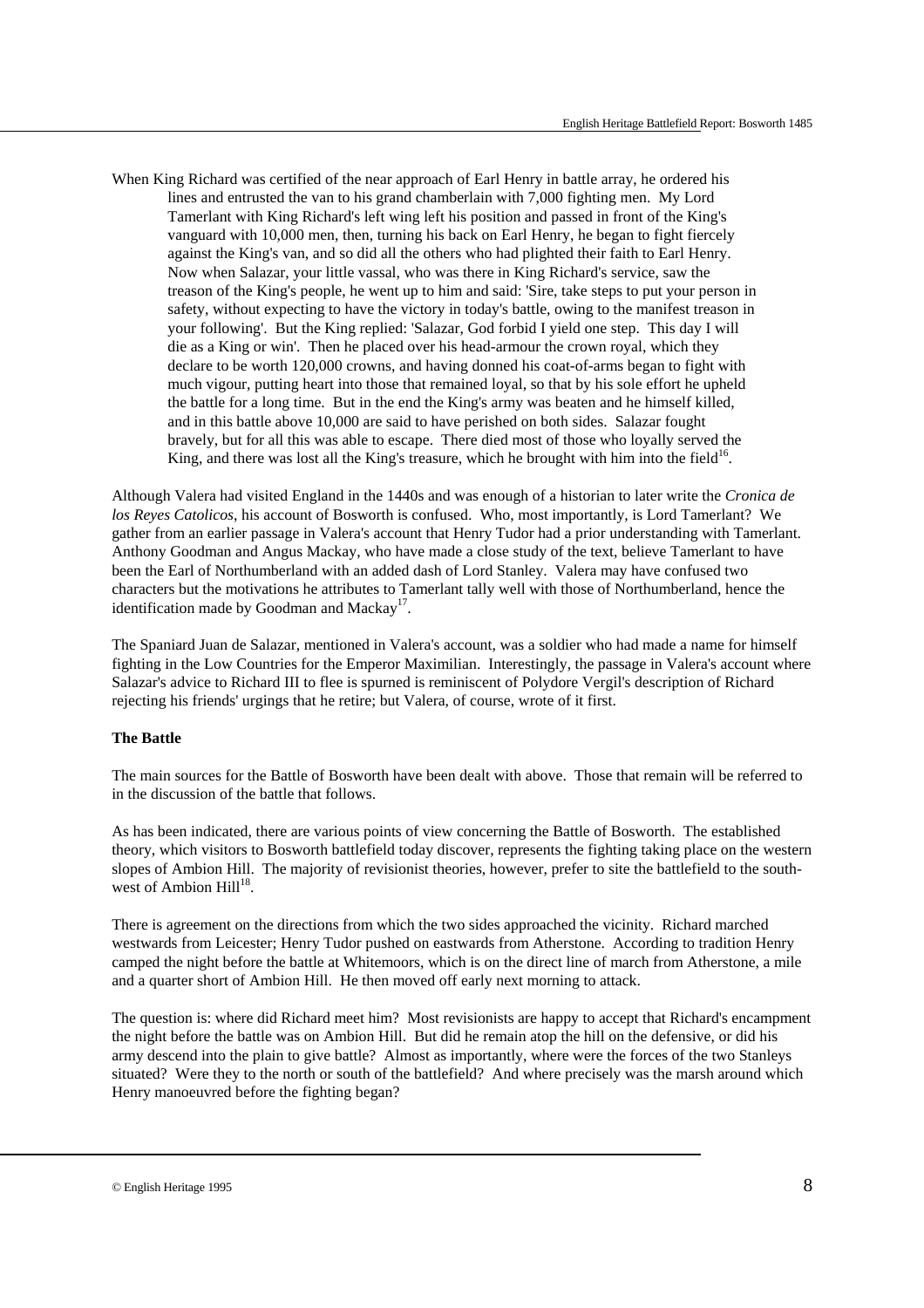It is probably easier to consider the last question first. Most historians have placed the marsh to varying degrees south and south-westward of Ambion Hill. Hutton located it on the slopes of the hill itself, created, he argued, by poor drainage of the spring at Richard's Well. Others have tended to site the marsh nearer the Sence brook, regarding this as the probable source of waterlogged ground. Peter Foss, however, in keeping with his theories about Redemore, has the marsh over half a mile to the south-west at the Fenn Lanes crossing.

The first influence of the marsh on the battle occurred when Henry, advancing, 'of purpose left [it] on the right hand': this means that the rebels turned left. But Polydore Vergil has caused confusion in continuing thus: 'by the doing thereof also he left the sun upon his back'. Subsequent historians have grappled with the problem that this phrase poses. Henry approached the battlefield from the west but manoeuvred round the marsh in such a fashion that he put the sun at his back i.e. he turned back on himself and faced west. The standard interpretation of this is that the rebel army advanced along the road from Atherstone, were impeded by the marsh and so marched back past its south-western edge in order to round it to the north. This seems plausible. Molinet wrote that the rebels manoeuvred so as 'to mass their troops against the flank rather than the front of the king's battle', a likely effect of Henry's march round the marsh northwards. And there is corroborative evidence of a flanking manoeuvre in one of the ballads that describe Bosworth and which survived oral transmission long enough to be set down in the 17th century. *The Rose of England*, which in common with the others that describe Bosworth originated in the Stanley heartlands in north-west England, contains a stanza that reads:

Then the blew bore [Oxford] the vanguard had; He was both warry and wise of witt; The right hand of them [the enemy] he took' The sunn and wind of them to gett<sup>19</sup>.

Henry's vanguard engages Richard's right flank; in doing so it gains the advantage of the sun (as Polydore Vergil also observed).

The Bosworth ballads have not been mentioned before and must obviously be treated with caution. But where their evidence coincides with that of other sources they can prove useful.

The opening phase of the Battle of Bosworth has begun to take on a shape. The two sides' vanguards have clashed. Watching the struggle, having initially been 'midway betwixt the two battles', were the Stanleys. At one time, because of an interpolation by Edward Hall in Polydore Vergil's narrative which makes Henry Tudor refer to his army being 'compassed between our enemies and our doubtful friends', it was believed that the two Stanleys ('our doubtful friends') were on either side of the battlefield<sup>20</sup>. This is now discounted. An ambiguous reference in an invented speech constitutes poor evidence. Daniel Williams and the public presentation instead place the Stanleys together and to the north near a place called Hanging Hill. This choice of location rests chiefly on the authority of John Nichols' identification in *History and Antiquities of the County of Leicester* IV (1811), although the contention that the Stanleys were stationed on high ground is strengthened by a reference in another of the Stanley ballads, *The Song of Lady Bessy*, which has Lord Stanley pronouncing before Bosworth:

And I my selfe will hover on this hill That ffaire battle ffor to see $^{21}$ .

More recently, however, the case for positioning the Stanleys elsewhere on the hills around Dadlington and Stoke Golding to the south of the battlefield has received support from a reinterpretation of the written evidence<sup>22</sup>. It will be recalled that Valera described Lord Tamerlant, who commanded the left wing of the royal host, deserting King Richard and joining the enemy. Since it is clear from other sources that the Earl of Northumberland remained aloof these actions correspond more to the conduct of the Stanleys who, before their intervention on Henry's behalf, might have appeared to a distant observer to be part of Richard's army. Moreover, if the Stanleys were perceived to make up Richard's left wing that places them on his southern flank,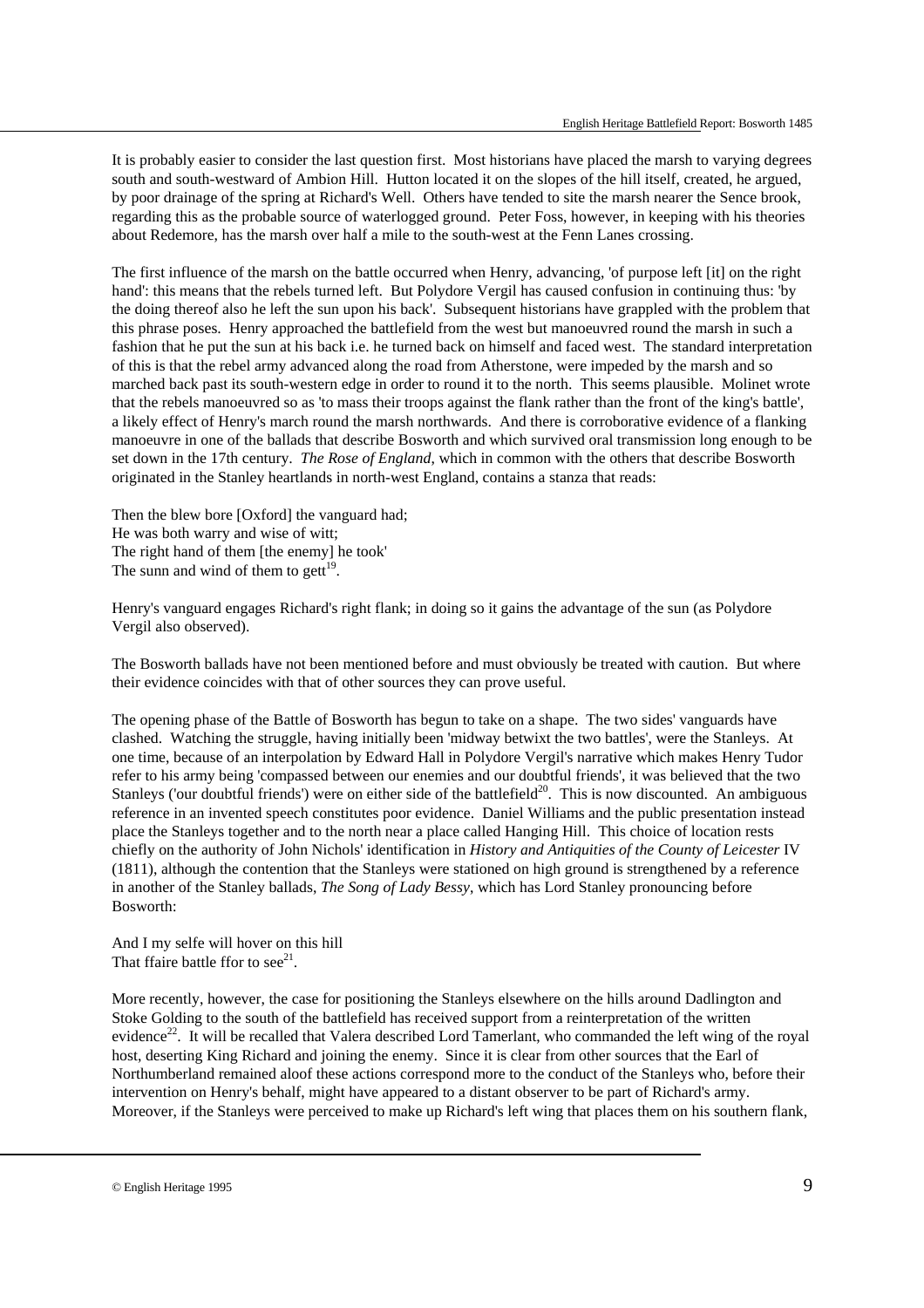the side of the battlefield that those who argue for Dadlington as the scene of battle would prefer. While the train of thought is arguable, it remains the only documentary evidence extant that hints at the position of the Stanleys on the compass dial.

Valera's appraisal of Tamerlant's conduct may appear fantastic but it begins to seem less so in light of what the Stanley ballads - which should know most - say of the matter. Both *The Ballad of Bosworth Field* and *Lady Bessy* refer to Henry Tudor's request at the start of the battle that the Stanleys join him (as did Polydore Vergil), but in the ballad version the Stanleys prevarication is not so extreme: Lord Stanley at least sends a small party of knights to bolster Henry's army. Lord Stanley then withdraws to a hill top and leaves it to his rearguard, under his brother, to play the active part. *The Ballad of Bosworth Field* continues:

Sir William, wise and worthy, Was hindmost at the outsetting; Men said that day that did him see, He came betime unto our King  $\left[\text{Henry VIII}\right]^{23}$ .

The interpretation placed on these manoeuvrings by Michael Bennett in one of the fullest recent studies of the Battle of Bosworth<sup>24</sup> has Henry directing his march towards the Stanleys in an endeavour to effect a junction. Polydore Vergil's narrative, Bennett believes, implies that Henry aimed for this: he wanted to incorporate the Stanley forces in his line of battle. Upon Henry's approach, however, Lord Stanley withdraws to Dadlington Hill in order to maintain his distance: he had his hostage son to think about. Yet Stanley does not want to discourage Henry Tudor entirely, so in the midst of these obscure movements some knights (most notably John Savage) join the rebel army. Sir William Stanley, meanwhile, remains in closer proximity, at hand and able later to make a decisive intervention. With much of this interpretation Peter Foss is in agreement<sup>25</sup>.

Fortunately for Henry Tudor the disappointment caused by Lord Stanley's partial rebuff is soon dispelled when the Earl of Oxford, in the battle of the vanguards north of the marsh, checks the onslaught of the Duke of Norfolk's men. It soon becomes evident to the entourage of King Richard that his army is not fighting wholeheartedly. The Earl of Northumberland, we know from more than one source, was reluctant to get involved. Richard, rejecting the counsel of those who urge flight, decides to enter the fray himself. According to Polydore Vergil he tries to win the battle by seeking out and killing Henry Tudor. The drama of Richard's ensuing death ride has provided the climax of innumerable books and a notable film, Olivier's *Richard III* (the battle sequence of which is shown regularly at the Bosworth battlefield centre). Charging into the enemy's midst, Richard cut down more than one of the knights who sought to protect Henry Tudor, but at the crucial moment Sir William Stanley's men intervene. Richard is killed, sword in hand and still fighting.

In the battlefield reconstruction that features at Bosworth today Richard's charge takes place down the northwestern slopes of Ambion Hill. It carries him as far as Hollings' 'Sandeford', conveniently sited for Richard to be overwhelmed by Sir William Stanley's men streaming down from the rising ground to the north. But questions have been raised about the accuracy of the reconstruction. Objections to the Hollings' theory about Sandeford have already been noted. Even O.D. Harris who, in a thoughtful article in *The Ricardian*, otherwise supports the Daniel Williams reconstruction of Bosworth, dismisses it<sup>26</sup>.

Revisionist historians in the main prefer to try and link the place of Richard's death with Polydore Vergil's marsh, which was to the south/south-west of Ambion Hill rather than the north-west<sup>27</sup>. Molinet states that just before Richard was killed 'his horse leapt into a marsh from which it could not retrieve itself', which suggests a connection. Postulating that Richard's charge took him southwards towards the marsh enables more to be made of Polydore Vergil's description of the attack: 'he [Richard] ... runneth against him [Henry] from the other side, beyond the battle-line'. If the inconclusive battle between Oxford and Norfolk was taking place north of the marsh, by this reckoning Richard's thrust carried him to the south. 'Sandeford', where Richard met his death, would then be located either on the Sence or, if Foss is to be believed, half a mile to the south-west at the Fenn Lanes crossing.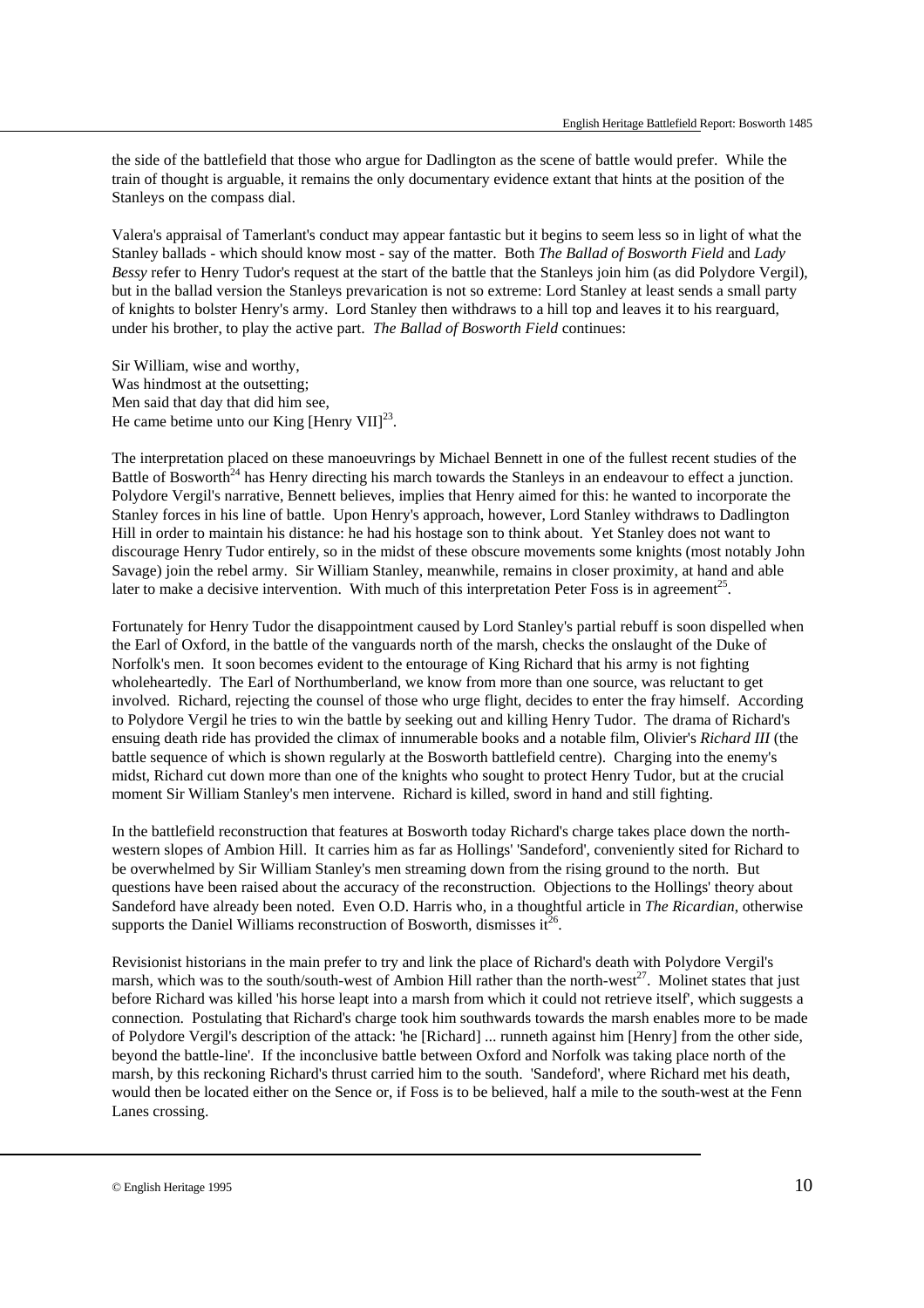The refinement of Foss's argument depends on a theory first floated by Anthony Goodman in his book *The Wars of the Roses* (1981) that the struggle between Oxford and Norfolk and the melée resulting from Richard's impetuous charge towards Henry Tudor occurred some distance apart. According to Goodman, Richard realised that a gap had opened between Henry (who, as Polydore Vergil puts it, was espied 'afar off') and Oxford's vanguard, and the King determined to take advantage. Henry Tudor's hanging back in this fashion was, as Goodman suggests, possibly deliberate. He did the same at the Battles of Stoke 1487 and Blackheath, 149728. Be that as it may, Peter Foss supports the theory, hypothesising that while Oxford and Norfolk clashed to the north of the marsh crossed by Fenn Lanes, Richard III fought and died half a mile away on the marsh's eastern edge. Foss's 'Sandeford' is situated on Fenn Lanes west of Dadlington Hill and north of Stoke Golding.

The clash of the vanguards, it would seem (Foss's sketch map is not explicit<sup>29</sup>), occurred south of Shenton in the vicinity of the present-day Greenhill Covert. This, of course, accords with his belief that the Battle of Bosworth took place in the Dadlington-Shenton-Stoke Golding plain away from Ambion Hill. Others, such as Michael Bennett, while supporting the revisionist line are inclined nonetheless to place the battle further east, nearer the Sence and south south-west of Ambion Hill<sup>30</sup>.

The discrepancy between the 'established' interpretation of Bosworth and the revisionist view may appear such that reconciling the two is impossible. Yet strangely the differing standpoints do come together in the end, primarily because the significance of 'Crown Hill' near Stoke Golding is appreciated by all. This is where traditionally, in the aftermath of battle, Henry Tudor was crowned by Lord Stanley. Polydore Vergil referred to the ceremony taking place upon 'the next hill'; *The Ballad of Bosworth Field*, with a measure of hyperbole, has the crowning performed at 'a mountain on height'. The association of the hill near Stoke Golding with the impromptu coronation is certainly of longstanding: 'Crownehillfield' is mentioned in a Stoke Golding deed dated  $1605^{31}$ .

What this means is that whatever a given historian's interpretation of the battle of Bosworth he/she has to contrive to have it end at Crown Hill. It is rather easier for writers who represent the battle as being fought between Ambion Hill and Dadlington to accomplish this; their battle is much closer to hand. Nevertheless, those who favour the established view, with the battle taking place to the west of Ambion Hill, remain undaunted: they envisage the pursuit of the broken remnants of Richard's army sweeping south a mile and a half as far as Stoke Golding. Sir William Stanley's intervention from the north makes this the natural direction for a rout to take $32$ .

Under this interpretation, of course, the active pursuit carries both sides over the Dadlington Plain, where the revisionists believe that the main battle was actually fought. So ultimately there is considerable overlap in battlefields and both could be accommodated within one enlarged battlefield area.

#### **Indication of Importance**

The historical significance of the Battle of Bosworth does not need labouring. Traditionally, it marks the end of the Middle Ages and the significance of the date 1485 stands second only to that of 1066 in England's chronology. The Plantagenet dynasty came to an end to be replaced by the Tudors. Richard III, the last English King to be killed in battle, has become - thanks to the efforts of Tudor writers - literally a mythical figure. The legend of the mis-shapen tyrant maintains its fascination to this day.

The importance of the Battle of Bosworth tends to disguise the fact that relatively little is known about it. We all imagine that we know what happened at Bosworth so the realisation that the documentary evidence for the battle is slight (and much of that culled from unlikely sources) is something of a surprise. Nevertheless, the diligent endeavours of historians have made the best of what little information there is and produced a number of coherent theories about what took place. Their efforts in some measure compensate for the dearth of hard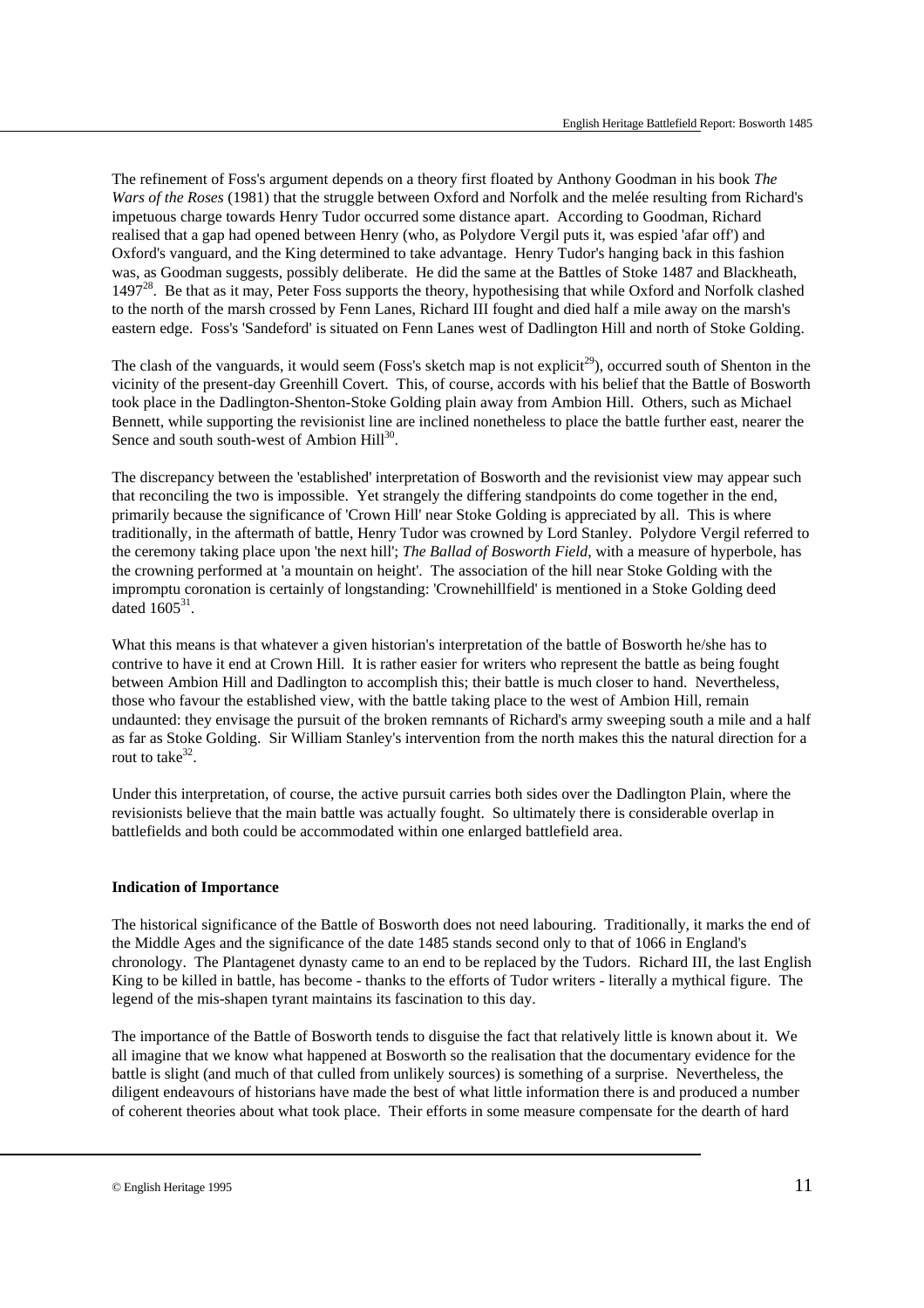evidence.

The artefactual evidence for the Battle of Bosworth is similarly disappointing. A number of cannonballs have been discovered on Ambion Hill, mainly on its western face. As far as they go, these finds tend to lend weight to the established view of the battle, promoted by Daniel Williams and the public presentation. Peter Foss lists the archaeological finds (without comment) in an appendix to his book *The Field of Redemore*.

# **Battlefield Area**

The battlefield area boundary defines the outer reasonable limit of the battle, taking into account the positions of the combatants at the outset of fighting and the focal area of the battle itself. It does not include areas over which fighting took place subsequent to the main battle. Wherever possible, the boundary has been drawn so that it is easily appreciated on the ground.

Happily, the different theories about where the Battle of Bosworth was fought can be reconciled in a single, continuous battlefield area without any one area relying too much on a single theory. Both the established and revisionist theories are intellectually coherent and deserve serious consideration. Whilst the more detailed research has gone into making the revisionist case, the established view has, thanks to the popularity of the Bosworth public presentation, achieved the higher profile.

Beginning in the north the battlefield boundary includes a triangle of land north of Ambion Lane where, according to the 'official' version of the battle, Sir William Stanley's men were stationed. Lord Thomas Stanley, who was supposedly further north still at Hanging Hill, took no part in the battle and can be excluded. The boundary then runs east along Ambion Lane as far as one of the battlefield trail's car parks before heading south down the eastern edge of Ambion Hill towards the Ashby-de-la-Zouch canal. By the inclusion of this dog-leg of ground, room is created for the Earl of Northumberland's division (as situated in Foss's plan of the battle). The official version places Northumberland's wing close behind King Richard's main body, but Peter Foss (in common, incidentally, with James Gairdner) prefers to see him at a greater distance, nearer Sutton Cheney, citing as his authority Michael Drayton's poem *Poly-Olbion* (1622). In this work Richard is represented vainly awaiting help from Northumberland

That from the battle scarce three quarters of a mile Stood with his power of horse, nor once was seen to  $\sin^{33}$ .

Drayton (1563-1631) was a native of Atherstone and it is assumed that he had access to local information for Northumberland's whereabouts.

From the canal the battlefield boundary continues south across Fenn Lanes and follows the road to Dadlington. Included in the battlefield area is the passage of Fenn Lanes over the Sence Brook, the crossing having been mooted as a possible 'Sandeford<sup>34</sup>. The boundary then passes north of Dadlington across Dadlington Hill, where Foss places Lord Thomas Stanley (and Bennett Sir William Stanley) before rejoining the canal and heading south to Stoke Golding. Here, according to Foss, Sir William Stanley was poised, waiting to intervene.

Thereafter, having traced a line across Crown Hill but beyond the limits of Stoke Golding itself, the battlefield boundary runs north back to Fenn Lanes, encompassing the likely extent of the marsh, and then continues north along Mill Lane towards Shenton. The ground covered by Foss's battle of the vanguards lies to the east of Mill Lane, within the battlefield area, as does the ground over which, according to the official version, the pursuit occurred after the battle. Most importantly, the 'large, flat, plaine, and spacious ground ... between the Towne of Shenton, Sutton, Dadlington, and Stoke', identified by William Burton as the place of battle, is included in its entirety in the battlefield area.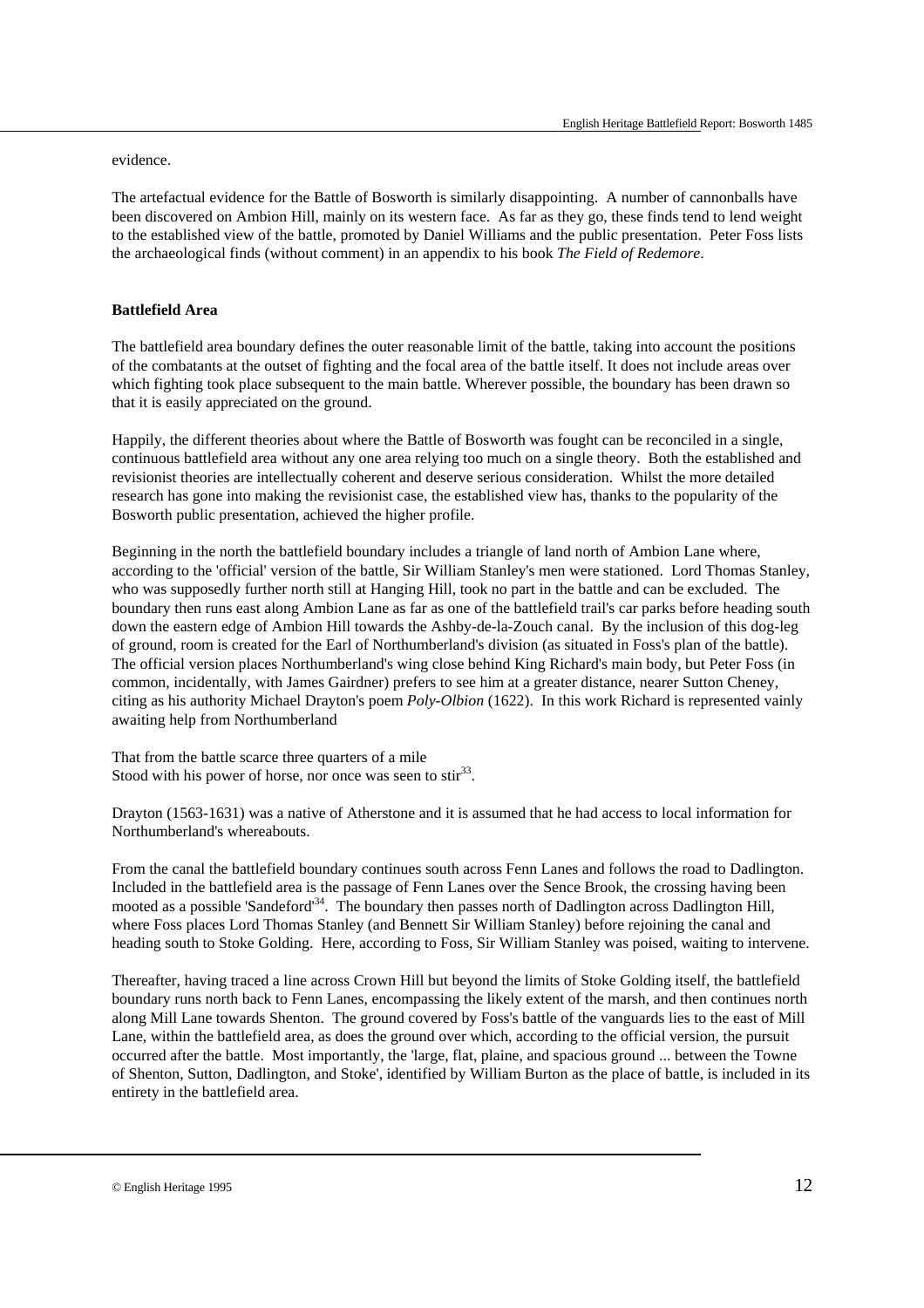At Whitemore Farm, just south of Shenton, the battlefield boundary follows a stream north-eastwards across parkland, under the canal, as far as the intersection of Ambion Lane and Shenton Lane. This completes the battlefield area. A few yards away is the spot where the official version of the battle places Sandeford. A memorial to Richard III was erected here in 1973.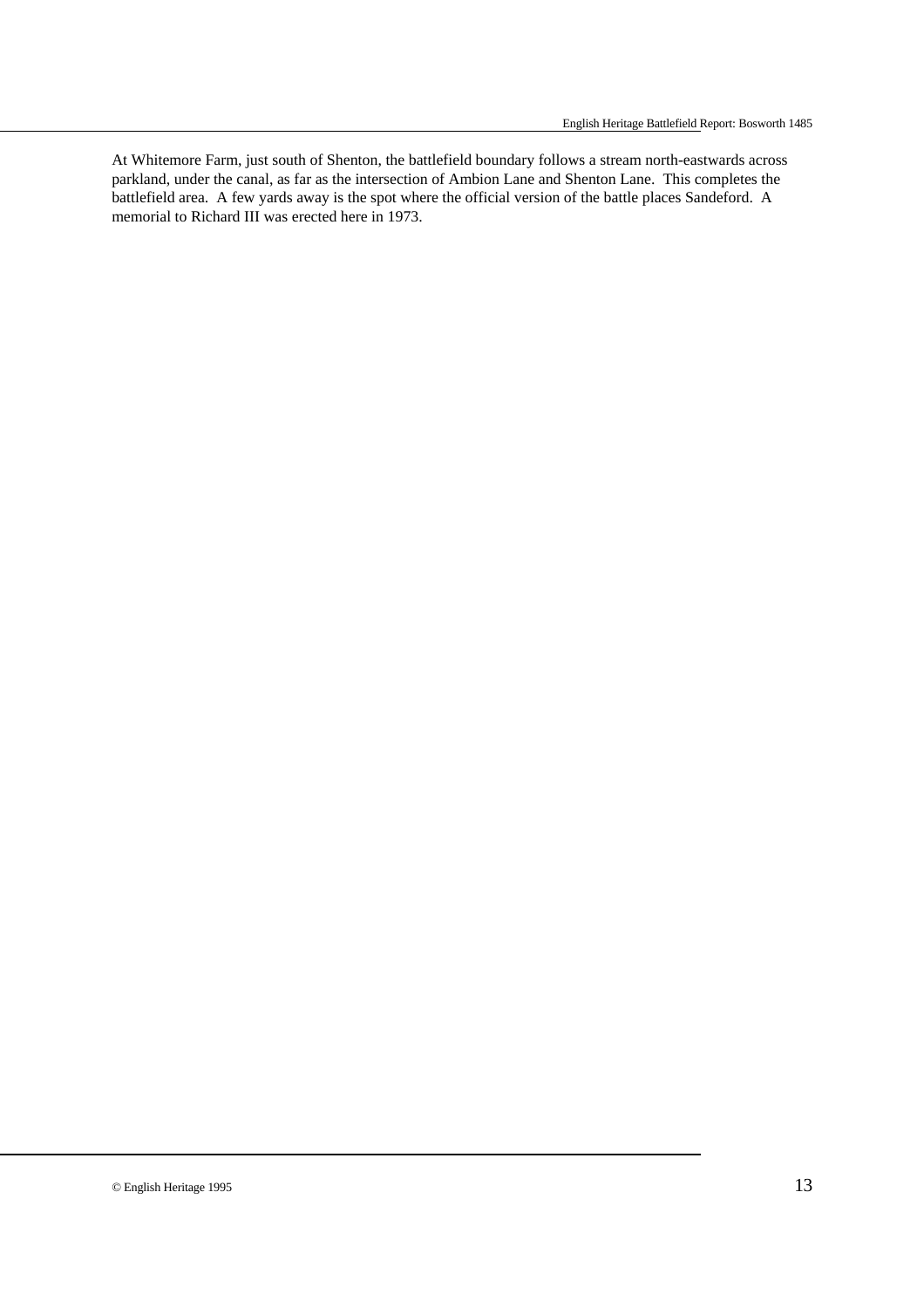#### **Notes**

- 1. Cited in Michael Bennett's *The Battle of Bosworth* (Gloucester 1985) pp156-7.
- 2. *Ibid.*
- 3. *Ibid.*
- 4. See Peter J Foss's 'The Battle of Bosworth: Towards a Reassessment' *Midland History* XIII (1988) pp21-33 and *The Field of Redemore: The Battle of Bosworth, 1485* (Rosalba Press, Leeds, 1990).
- 5. Gairdner, James 'The Battle of Bosworth' *Archaeologia* 55 Pt.1 (1896) pp159-179.
- 6. Williams, D T *The Battle of Bosworth 22 August 1485* (Leicester UP, 1973).
- 7. Williams, D 'A Place Mete for Twoo Battayles to Encountre': The Siting of the Battle of Bosworth, 1485' *The Ricardian* VII no.90 (Sept. 1985) pp86-96.
- 8. 'Research Notes and Queries' *The Ricardian* VII no.92 (March 1986) pp226-7.
- 9. Jean Molinet, *Chroniques* (c. 1490); Polydore Vergil *Anglicae Historiae* (1534); prose version of *The Ballad of Bosworth Field* (16th century; originally composed *c.*1490?).
- 10. Gairdner *op. cit.* p160.
- 11. Quoted in Richard Brooke *Visits to Fields of Battle in the Fifteenth Century* (1857) p159.
- 12. The Tudor translation into English of Vergil's Latin is quoted in J R Lander's *The Wars of the Roses*  (Gloucester 1990) pp195-9.
- 13. Translated in Bennett *op. cit.* pp158-9.
- 14. *History Today* vol. 35, October 1985 p62.
- 15. Translated in Bennett *op. cit.* p161.
- 16. Quoted in Bennett *op. cit.* p160.
- 17. A Goodman & A Mackay 'A Castilian report on English affairs, 1486' *English Historical Review* 88 (1973) pp92-99.
- 18. Foss, Bennett *op. cit.*; M J Phillips 'The Battle of Bosworth: Further Reflections on the Battlefield Site' *The Ricardian* VII no.96 (March 1987) pp350-62.
- 19. Quoted in Bennett *op. cit.* p170.
- 20. Gairdner *op. cit*.; Burne, A H *The Battlefields of England* (London 1950) pp137-55.
- 21. Quoted in Williams 'A Place Mete for Twoo Battayles to Encountre' *The Ricardian* VII no.90 (Sept. 1985) p91.
- 22. Foss, Bennett *op. cit.*